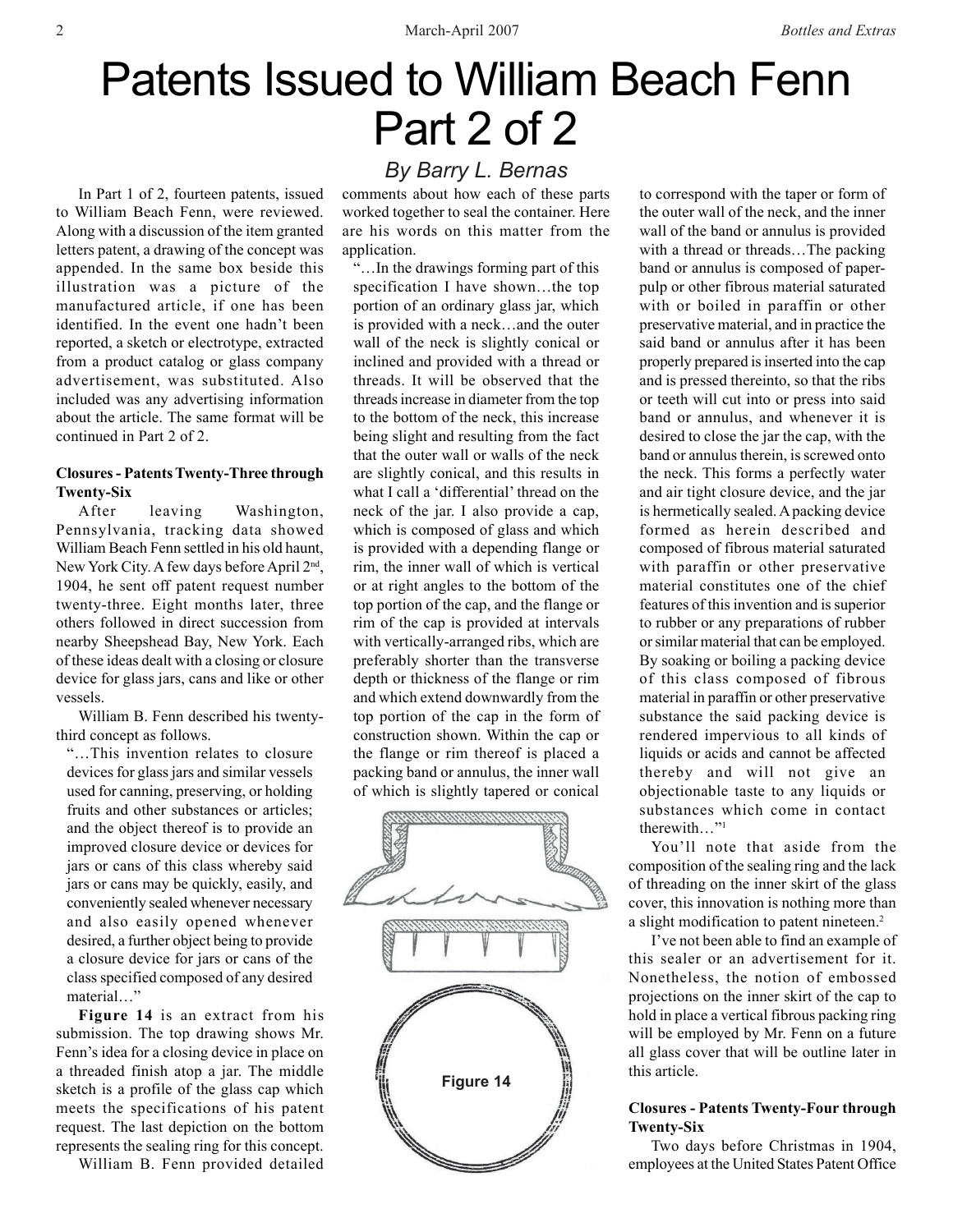

filed three more requests for letters patent from William Beach Fenn. Once again, each one was for a closure device. Seen in Figure 15, all three innovations used a composition sealing gasket or cap and embossed projections on the exterior or interior side wall of the container's finish to achieve air tightness.

The left illustration in **Figure 15**, is a closure device

"…for glass jars, cans, bottles, and similar vessels used for preserving or holding fruits and other articles and for similar purposes…"

Here is how Mr. Fenn described his idea for this style of sealing device.

"…In the top portion of the neck or in the enlarged portion of said neck is an annular groove of considerable depth and the walls of which are inclined inwardly slightly at the top portion thereof, and said walls are provided with inwardly-directed teeth, any desired number of which may be employed, and said teeth in the form of construction shown are arranged vertically and are wedge-shaped and V-shaped in crosssection; but said teeth may be of any desired form. I also provide a cap, having a central depending screwthreaded portion, which is of less diameter than the greatest diameter of the annular groove, and in practice I insert into said annular groove a packing-ring or gasket, composed of fibrous material and saturated with a preservative substance, compound, or solution, preferably composed of paraffin or a portion of paraffin and other preservative oils or liquids, which will render said ring or gasket impervious to water, acid, or liquid of any kind or class, while at the same time making it slightly flexible and also slightly elastic. The inner walls of the ring or gasket in the manufacture thereof are threaded to correspond with the threads on the part of the cap, and said ring or gasket is preferably of greater transverse thickness at the bottom than





at the top thereof, and when the said ring or gasket has been forced into the groove in the operation of sealing the jar the cap is screwed into position, and this operation forces the ring or gasket into close contact with the outer walls of the groove and makes a perfectly secure and tight closure of the jar, and the teeth prevent the turning of the ring or gasket in the groove in the operation of screwing the cap into position..."<sup>3</sup>

The middle model in Figure 15 has two side walls as part of the finish. The outer one is shorter in height than the inner segment. In the center of both is a groove. There is a continuous thread on the exterior of the inwardly inclined inner side wall.

A cap was specified. It was to be composed of

"…fibrous material saturated with a preservative material consisting of paraffin or other material or a composition which will preserve the cap against the action of liquids, acids, or other substances…"

This cover has a downward projecting skirt which is adapted to fit in the groove between the two side walls. On the sealer's inner skirt is a thread which fits over and screws down on the outer surface of the inner side wall of the jar's finish.<sup>4</sup>

Patent twenty-six on the right-side in Figure 15 was meant for a beer or mineral water bottle but could be used on any other bottle in this class of containers. According to William B. Fenn, his invention worked as follows.

"…The neck is preferably provided at the top with an annular enlargement, above which is an upwardly-directed neck portion, which is of less diameter than the annular enlargement…The outer wall of the neck portion above the annular enlargement is provided with teeth, any desired number of which may be employed, and these teeth in the form of construction shown are vertically arranged and wedge-shaped and triangular in cross-section, and in

practice I employ a closing-cap, provided with a flange or rim, and said cap in sealing the bottle is forced downwardly onto the neck portion, so that the flange or rim of the cap will securely fit the same, and the walls of the neck portion are inclined inwardly and downwardly, and the inner wall or walls of the flange or rim of the cap are similarly inclined downwardly and inwardly. The cap is composed of flexible fibrous material saturated with preservative material, preferably composed of paraffin, or a solution consisting of paraffin or similar substance, or of any substance which will preserve the said cap and render it impervious to the action of liquids or acids, and said cap is also provided with a supplemental cap or cover, which incloses {*sic* - encloses} the cap completely and is provided with a flange or rim, which incloses {*sic* - encloses} the flange or rim of the cap, and the bottom edge of which is preferably curved inwardly…The outer wall of the flange or rim of the inner cap is provided with teeth, the outer walls of which are curved outwardly in horizontal section, and the inner wall of the flange or rim of the supplemental or outer cap is provided with corresponding teeth, the inner walls of which are also curved outwardly, and any desired number of these teeth may be employed, and the said teeth may be of any desired length in horizontal section, and in practice the inner flexible or fibrous cap is placed in or secured in the outer cap, and in the operation of sealing the bottle the combined closure device thus formed is forced downwardly into the neck portion and the outer cap is turned to the right, and this operation forces the flange or rim of the cap into close contact with the neck portion and the teeth and forms a perfectly tight and secure closure device for the bottle…"5

I've not been able to find an actual production example or advertisement for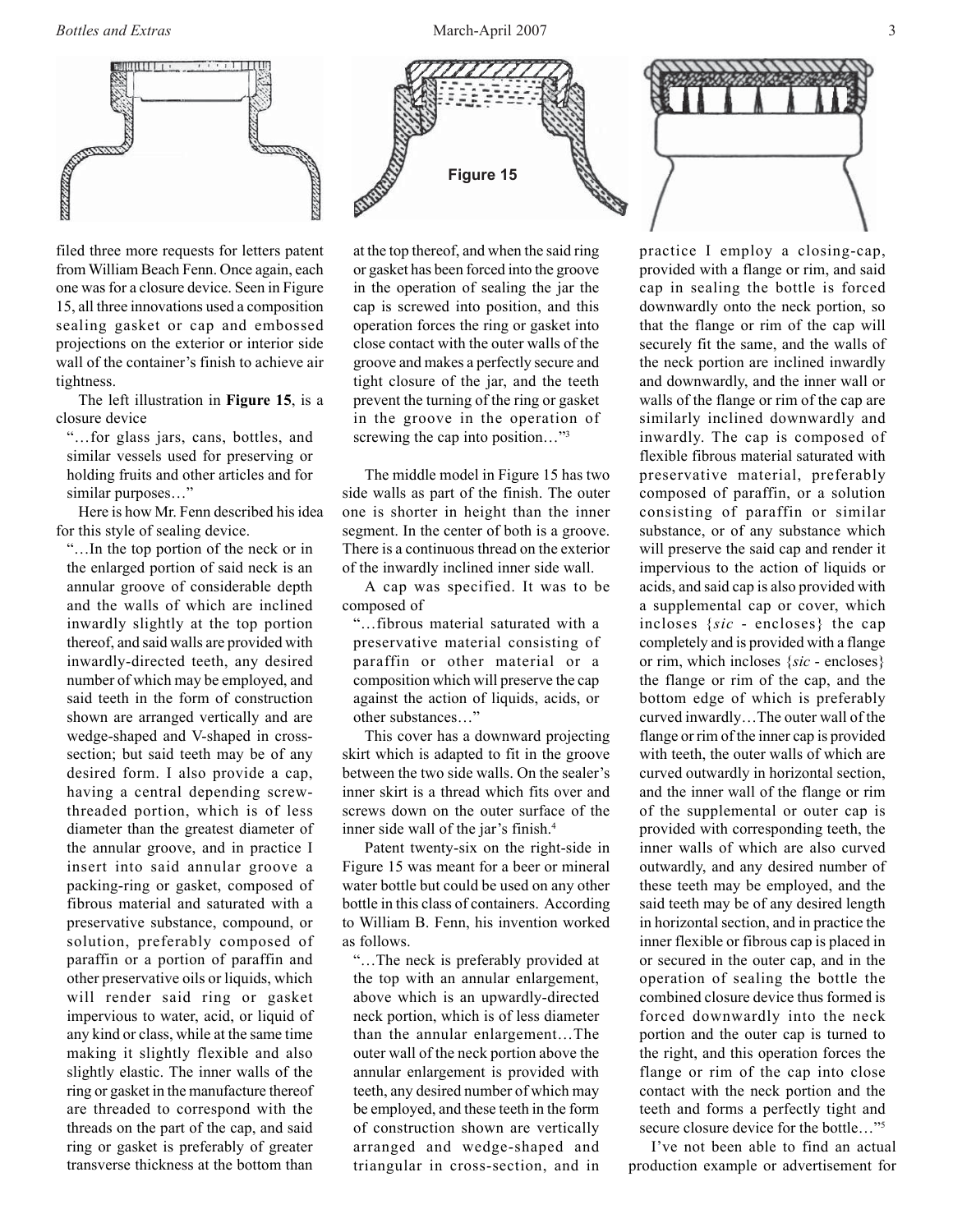discuss your data.

any container affixed with one of the three patents shown in Figure 15. If you have seen one, please don't hesitate to contact me to

#### **Closure Device - Patent Twenty-Nine**

On June 19<sup>th</sup>, 1905, federal government employees at the United States Patent Office filed a subsequent request from William B. Fenn. His application stated:

"…This invention relates to closure devices for bottles, jars, jugs, cans, and similar vessels: and the object thereof is to provide an improved device of this class which is particularly designed for use in connection with beer-bottles, mineral-water bottles, and other bottles of this class and in connection with glass fruit jars or cans and other jars or cans of this class, but which may he used for closing many kinds of bottles, jugs, jars, and other vessels…"

Later in the same document, Mr. Fenn described this new concept, shown in **Figure 16**, in the following manner.

"…I have shown a neck of an ordinary bottle of any kind or class, and the neck is preferably provided at the top thereof with an annular enlargement or bead, above which the neck is projected to form a top member, which is preferably about one-half inch or from three-eights of an inch to one-half of an inch in vertical height, and around the top portion…of the neck is preferably formed an annular groove, and the outer walls of the bottom part of the top portion of the neck below the annular groove…is provided with a plurality of vertical teeth, four of which are preferably employed…and these teeth increase in horizontal thickness from the groove downwardly to the enlargement or bead, and the outer wall…which extends from one of said teeth to the other, is curved and spiral in form…and these walls are inclined inwardly and downwardly…I also provide a cap,



preferably composed of metal, but which may be composed of any desired material and which is provided with a depending flange or rim, the vertical depth of which is about equal to the vertical depth of the neck, and the top portion of the flange is preferably slightly contracted annularly…and the bottom portion of said flange below the contracted portion is provided with inwardly-directed vertical teeth, which correspond with the vertical teeth on the top portion of the neck and which increase in horizontal thickness from the top thereof downwardly, and the teeth are formed by crimping or compressing the flange of the cap or that part of said flange below the annularly-contracted portion, and the grooved walls of the flange of the cap between the teeth are curved or spiral in form and are contracted inwardly and downwardly to correspond with the shape of the walls of the part of the neck between the teeth…Within the top portion of the cap is placed a packing-disk, preferably composed of fibrous material saturated with preservative material, such as paraffin or any other suitable liquid substance which would protect the packing-disk against the operation of liquids and acids…The packing-disk is also provided with a depending flange or rim, which fits in the annular groove in the top portion of the neck when said cap is secured in position. In securing the cap in position the said cap is held so that the rim of the cap will pass downwardly over the part of the neck, in which position the teeth of the rim pass downwardly in front of the teeth of the neck and the cap is then turned to the right. This operation of turning the cap to the right securely locks said cap on the part of the neck and also draws the cap downwardly and compresses it firmly on the packing-disk and on the flange or rim thereof and forces said flange or rim into close contact with the top portion of the neck, and this makes a perfectly secure and tight closure device. In opening the vessel all that is necessary is to turn the cap to the left…"6

After reading the write-up closely, it seems William B. Fenn was at the first stage of pioneering the twist-on and off metal cap on a long neck bottle. Whether his idea caught on is unknown. Presumably, it didn't because I haven't been able to find a bottle with the finish characteristics of this patent.

#### **Closure Device - Patent Thirty-Two**

Filed on December 15<sup>th</sup>, 1905 by personnel at the United States Patent Office, the eventual thirty-second patent issued to William Beach Fenn was for another style of closure device for jars, bottles, and similar vessels. The extract in **Figure 17** was taken from his request.

Mr. Fenn used the below words to outline the purpose for his new concept.

"…This innovation relates to closure devices for jars, bottles, and similar vessels, and particularly for vessels of this class made of glass or other earthenware; and the object of the invention is to provide a closure device for vessels of this class by means of which the said vessels may be securely closed and opened by hand whenever desired without the use of any instrument of any kind, a further object being to provide a closure device of the class specified which is particularly adapted for use in connection with fruit jars and other jars designed for holding food products, but which may be employed in connection with vessels of the class specified designed for any purpose…"

The cap on the jar in Figure 17 is made of thin metal. It covers a finish consisting of an unthread region which slants outward from the lip to the top of the neck. It is followed by an

"…enlarged and thickened…" neck. On the outer side wall on this part of the finish are three recessed and slightly angled downward grooves with beveled edges at the top right. The rectangle which slants downward to the left in the center of the cover between the rows of grippers is one of three stamped indentations on the lower outer skirt of the sealer. As you will see shortly, these inwardly directed projections will be used in conjunction with the recessed grooves to close the vessel.

William B. Fenn explained how his apparatus sealed the contents of the container in the below quotations from his submission.

"…Within the rim portion of the cap is placed an annular packing band or gasket, composed of fiber or similar

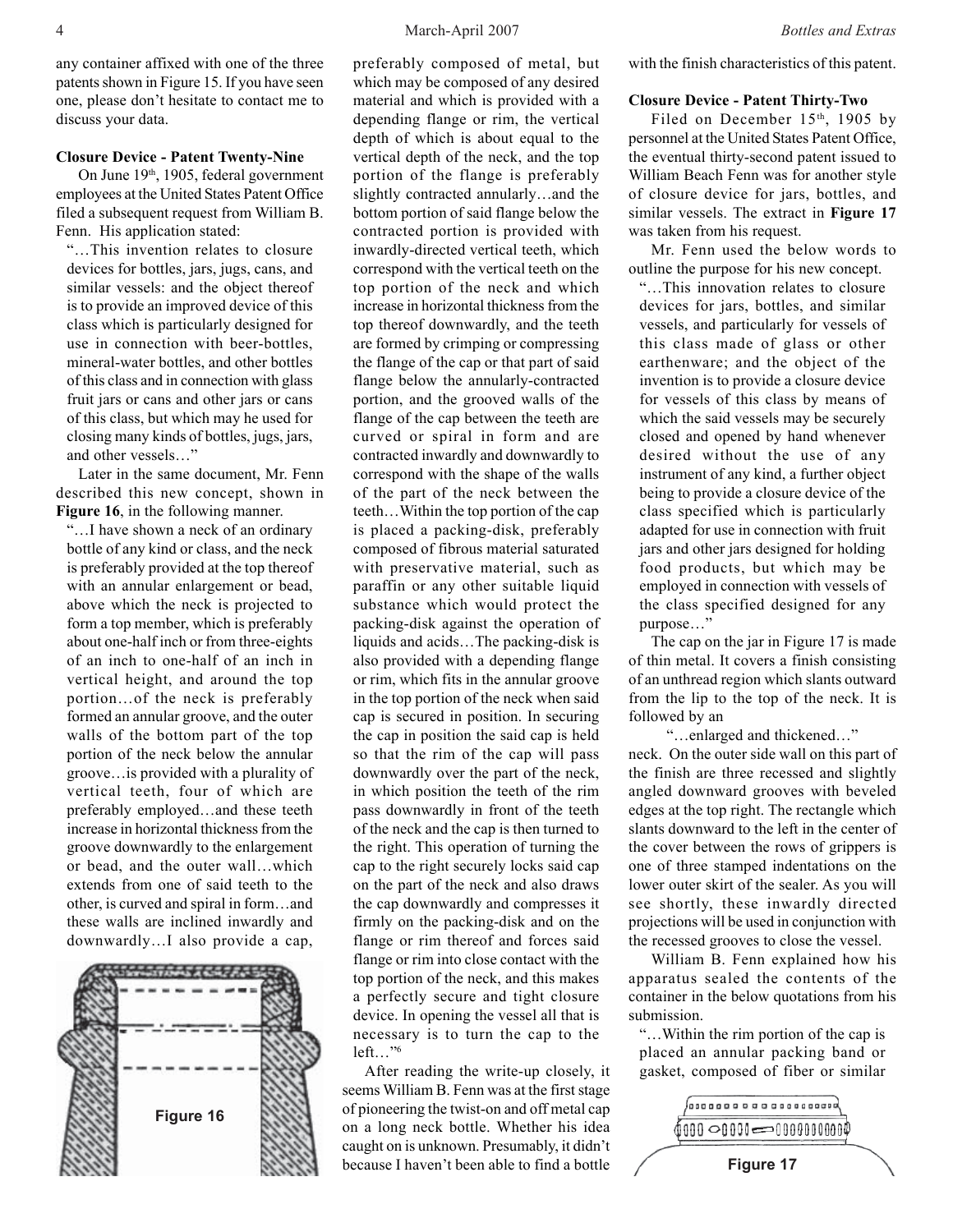#### *Bottles and Extras* 5

material saturated with paraffin or a suitable composition which will preserve said band or gasket and render it impervious to all kinds of liquids and gases, and the vertical width or depth of said band or gasket is slightly greater than the vertical width or depth of the outer wall of the top neck portion of the jar, and the top edge of said band or gasket is…beveled outwardly, and place in the top portion of the cap and resting on the top wall…of the neck of the jar is a packing-disk, composed of the same material as the packing band or gasket, and the outer edge of which is beveled to fit the bevel at…the band or gasket, and the perimeter of the central portion of the cap or outer edge thereof is provided with a raised annular portion, which forms a corresponding groove within said cap and around the central depressed portion…In closing a jar made in the manner described with my improved closure device the cap is grasped in one hand and is forced down onto the neck of the jar, and in this operation the cap is held so that the inwardly-directed spring projections of the supplemental rim member will pass downwardly over the beveled portions of the ledge into the annularly-arranged grooves or recesses, and the cap is then turned to the right, and in this operation the said inwardly-directed projections operate on the top inclined walls of the recesses or grooves so as to securely lock the cap to the jar, and in this operation the packing band or gasket and the packing-disk are securely pressed into their proper position on the neck of the jar. In opening the jar one end of the supplemental rim member is grasped at the vertical division of said rim and said rim is pulled off or detached from the rest of the cap. The aperture or hole in the rim member is intended to permit of the insertion of a suitable device in order to raise the end of the rim and permit it to be grasped by the fingers…"7

Mr. Fenn's explanation of his closing mechanism was quite complex. In my opinion, his side and top sealing cap was too cumbersome to gain any favor with either food packers or the consuming public. Although, he was on the right track for what later would become a lugged finish on the jar closed by a quarter-turn Amerseal metal cap.

In addition, this sealer was clearly

intended to be a one use cover because the reseal capability was lost once the lower skirt of the metal cap was torn off. Perhaps because of these obvious reasons, I've not been able to locate any sales promotion or example of a jar and/or metal cap manufactured to William B. Fenn's thirtysecond patent.

#### **Closing Device - Patent Thirty-Four**

At some point between December 15<sup>th</sup>, 1905 and late March 1906, William B. Fenn relocated from Sheepshead Bay, New York to Columbus, Ohio. It was from the latter locale that his penultimate patent application for the 1896-1906 timeframe was filed. That event occurred at the United States Patent Office on March 28<sup>th</sup>, 1906. Once again, his idea dealt with a closing device for vessels.

The top specimen in **Figure 18** is a sketch of William Beach Fenn's new concept. It was extracted from his patent submission. Verbiage accompanying the drawing detailed its purpose as follows.

"…The object of this invention is to provide more effective means than have heretofore been proposed for sealing fruits, meats, or other edibles in jars or like vessels to secure the same from the deleterious effects of exposure to the atmosphere; but my invention can be used for other purposes where effective sealing is desirable or advantageous…"

Although the March  $28<sup>th</sup>$ , 1906 patent request doesn't mention that this notion was an improvement to an earlier patent granted to William B. Fenn, I believe it was an enhancement to patent twenty-three displayed in Figure 14. After reading how this innovation worked, see if you agree.

Mr. Fenn outlined his idea in the subsequent way.

"…At a point somewhat below the top of the jar is an annular shoulder, and the portion of the neck from this shoulder upward is slightly tapered toward the axis of the jar. This tapered portion is



**Figure 18**



provided with a thread or threads which are preferably sharpened to provide a penetrating edge. The upper end of the neck of the jar is made with an outwardly-projecting shoulder, having its outer face slightly tapered inward. (The top model in Figure 18) designates a cap or cover, having a flange and lugs or projections to permit a firm gripping with the hand in operating it. The lower part of the flange is provided internally with an annular shoulder, and extending from this shoulder vertically is an annular surface, terminating in a second shoulder. From the shoulder the inner side of the flange is tapered inwardly in a slight degree to the top of the cap, forming an inclined annular surface. The vertical (inner) surface is provided with a series of vertically-arranged elongated projection or lugs, preferably arranged in groups, and between the several groups of projections is a series of horizontally-arranged elongated ridges. (The sealing) ring is preferably formed of a material or materials adapted to be softened when warmed by a little artificial heat, as of a gas-flame. For example, a ring composed of asbestos fiber and paraffin or of wax can be used…The ring can advantageously be formed of one or more layers coiled one upon another…In practice the sealingring is first placed within the cover next the flange. The ring is then heated sufficiently to slightly soften it, when by turning the cap and ring down onto the threaded neck of the jar, as in turning a threaded nut onto a bolt, the threads of the jar penetrate the inner side of the sealing-ring and the sealing is also pressed under and around the projection, while the ring at its outer side is pressed about the projection…in the cover. In forcing the cover downward the inclined surface thereon cooperates with the tapered or inclined surface and the shoulder on the neck of the vessel to compress the fibrous ring about the projections and effect {*sic* - affect} a close tight joint between the vessel and cover. As a result of the foregoing operations the ring becomes attached to the cover and the cover and ring together may be turned off the neck of the jar in a manner somewhat like that in which a threaded nut is turned off a bolt. It will be noted that the vertical projections tend to prevent horizontal movement of the ring and cover with respect to each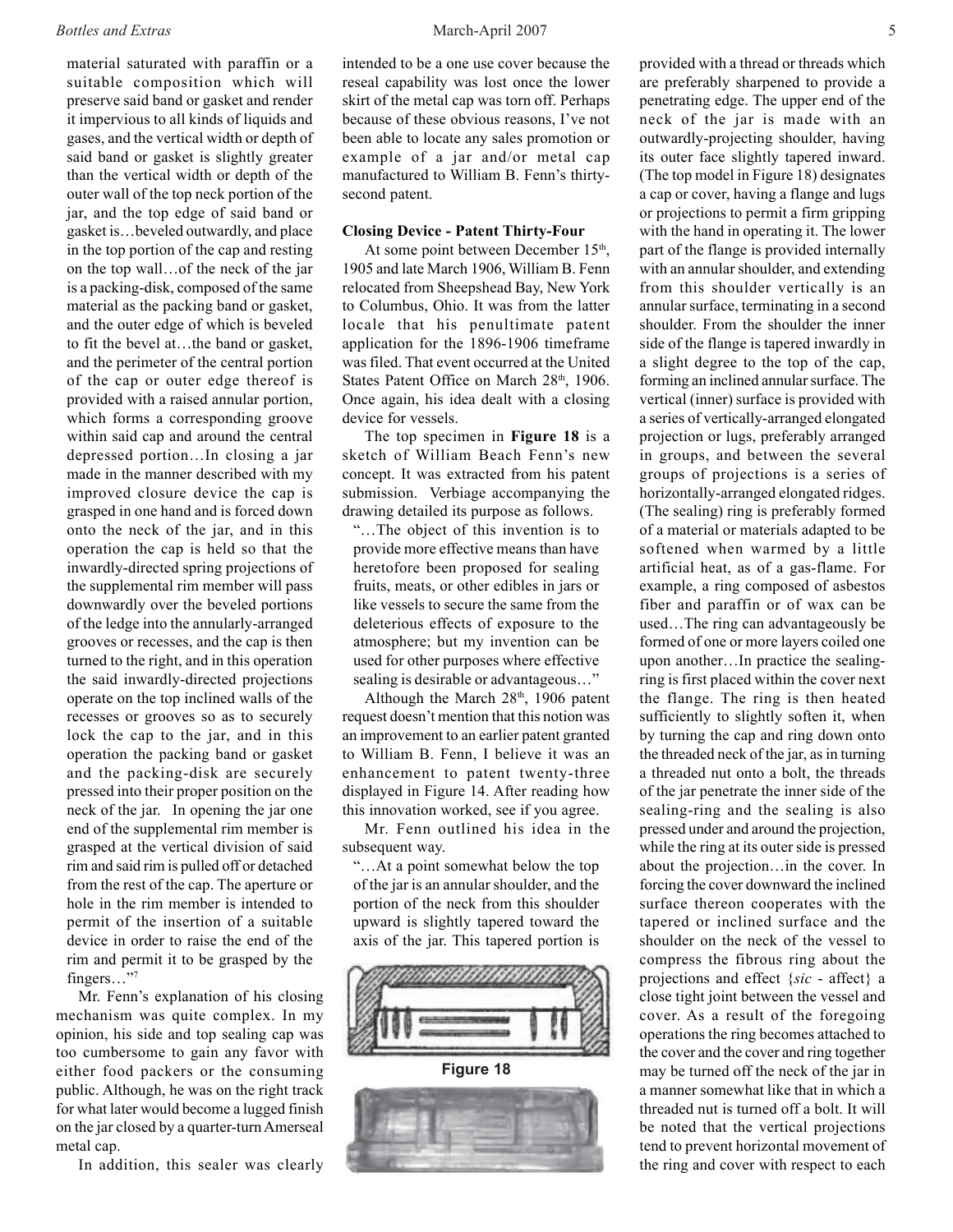other and that the horizontal projections tend to prevent direct vertical separation of the cover from the ring…"8

The principal seen in patent twentythree, the use of a vertically manufactured fibrous and paraffin soaked packing band between the threads on the outer finish of the jar and the vertical projections on the cover's inner skirt to achieve an airtight seal, was redefined or upgraded in William B. Fenn's thirty-fourth patent. This revision likely made his concept attractive to at least one glass maker.<sup>9</sup>

The bottom picture in Figure 18 is an all glass cover made to conform to the specifics of the twenty-third and this patent request. I'm confident of this statement for several reasons. For one, the phrase - PAT'D OCT 24 1905 (on three separate lines) - is embossed on the cover's top surface. This was the date a patent for Figure 14 was granted to William B. Fenn. Another confirmation is the phrase - WARM CAP SLIGHTLY TO SEAL OR UNSEAL which is also inscribed on the top surface of the lower cap around its outer edge. This recommendation comes directly from Mr. Fenn's description of his innovation contained in the request filed by the United States Patent Office on March 28<sup>th</sup>, 1906. And finally, the design, profile and inner skirt characteristics of the top specimen in Figure 18 all were transferred to the production model on the bottom of the same box.

In addition to the relationships between patents twenty-three and thirty-four, both are close cousins of nineteen as well. The sealing technique is the key factor in making this associative determination.

It is open to personal interpretation, but I maintain the caps in Figure 18 appeared in at least one advertisement. This 1907 promotion was sponsored by the Federal Glass Company of Columbus, Ohio.<sup>10</sup>

#### **Closing Device - Patent Thirty-Five**

The final patent for the 1896-1906 eras was entered into the processing system at the United States Patent Office on March 31st, 1906. Shown in **Figure 19**, William B. Fenn's concept was for a tumbler sealed by a metal cap. Here is how he introduced the innovation in his request for a positive Patent Office adjudication.

"…The special object of this invention is to provide means whereby jars, cans, or other receptacles to contain fruit, vegetables, meats, or other edibles may be kept air-tight, and thus preserved

from decay, although the invention can be used for other purposes where airtightness in a receptacle is necessary or advantageous…"

Per his own words, here is how Mr. Fenn's inspiration was to have worked.

"… (The) jar is expanded around the top, so as to provide near its upper edge an annular shoulder that faces downward. An extremely small shoulder will suffice. Preferably the rim of the jar from the shoulder upward is made with a slight inward taper. (On the top of the jar is) a cap or cover, preferably of metal, the annular flange or rim of which has a flare of about the same degree as the taper of the rim of the jar. (The) ring is preferably formed of a material or materials adapted to be softened when warmed by a little artificial heat, as of a gas-flame. For instance, a ring composed of asbestos fiber and paraffin or of wax or of any material adapted to be compressed or molded by pneumatic pressure can be used; but I do not, of course, confine myself to the use of any particular material or compound so long as it is capable of cooperating in the invention substantially as hereinafter described. This ring also has a flare or taper…and is preferably originally plain and of a form and size adapted to fit within the rim of the cover, so that it and the cover can be fitted neatly and closely down on the rim of the jar. In sealing jars of the kind herein described I propose to place them, with the cover loosely set thereon, in a closed chamber, from which the air is afterward exhausted, thus also exhausting the air from the jar. While in said exhausting-chamber pressure will be applied to the cover to closely seat it, and afterward, upon admitting air the pressure will press the material of the ring upward under the shoulder…and at the same time tend to



condense it in the space between the tapering surface and the cover. The pressure applied to the cover while in the air-exhausting chamber will also press a portion of the sealing-ring inward over the upper edge of the jar, thus augmenting the sealing effect. The sealing material is thus pressed around two corners and over the tapering surface. So long as the air is exhausted from the jar the pressure of the atmospheric air upon the ring is continuous and the cover and sealing held with great firmness in place, even where the inner side of the rim of the cover is smooth..."<sup>11</sup>

I believe this notion by William B. Fenn was conceived to be part of another idea of his. This associative concept was a machine for exhausting air from preserving vessels. The United States Patent Office initially filed his application to patent it on March 21st, 1906.12

I've yet to run across an actual example of the tumbler or advertisement showing it. Thus, I can't say with any certainty whether patent thirty-five was ever manufactured.

#### **Postscript**

In the ten year period I've chosen, William Beach Fenn requested a minimum of thirty-two patents. Of these, eleven were focused on closing devices for containers, nine were related to separating tableware and one was for a glass pressing and blowing machine. As you saw; a number of his ideas were actually produced and marketed. On the other hand, others likely didn't make it past the conceptual stage for obvious reasons. Nevertheless, Mr. Fenn's novel innovations added more information to our knowledge base about the glass manufactured from 1896 to 1906.

In an acclaimed six volume series entitled - *Our Times* - author Mark Sullivan identified several men as the personification of the "American spirit" for the early twentieth century. He used the following quotation to define this accolade.

 "… (The) American spirit at its best, (is) a feverish ferment of intellectual curiosity, mechanical ingenuity, and cleverness of adaptations."13

While Mr. Sullivan used this description in a discussion about the Wright Brothers, I think it could be aptly applied to the work of William B. Fenn as well. The three criterion listed in the excerpt from Mr. Sullivan's book were assuredly met when the elements of each of the previous twenty